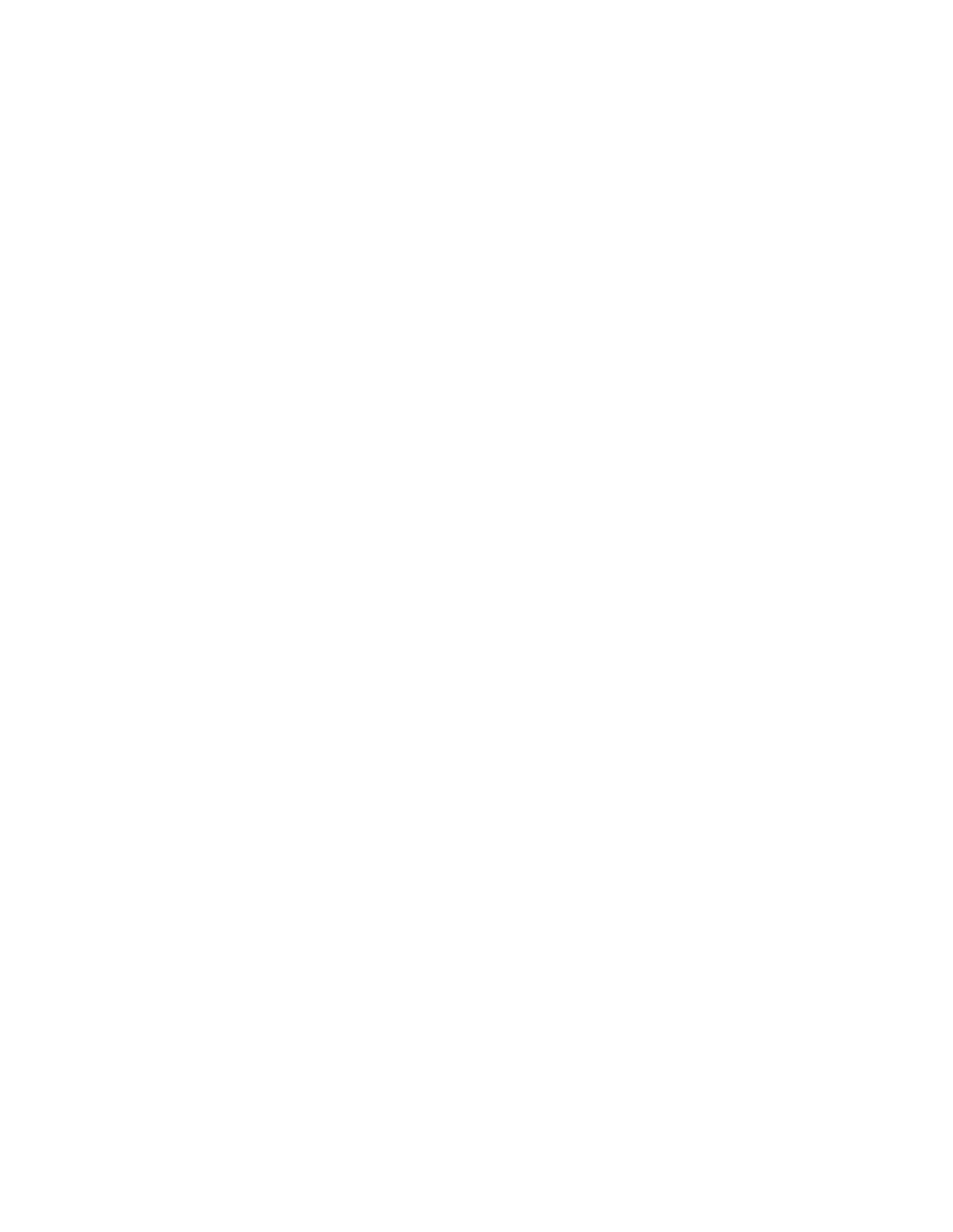# <span id="page-2-0"></span>**Contents**

|                                                                                  | $\overline{9}$ |
|----------------------------------------------------------------------------------|----------------|
| General Synod & Scottish Episcopal Institute Officers __________________________ | 11             |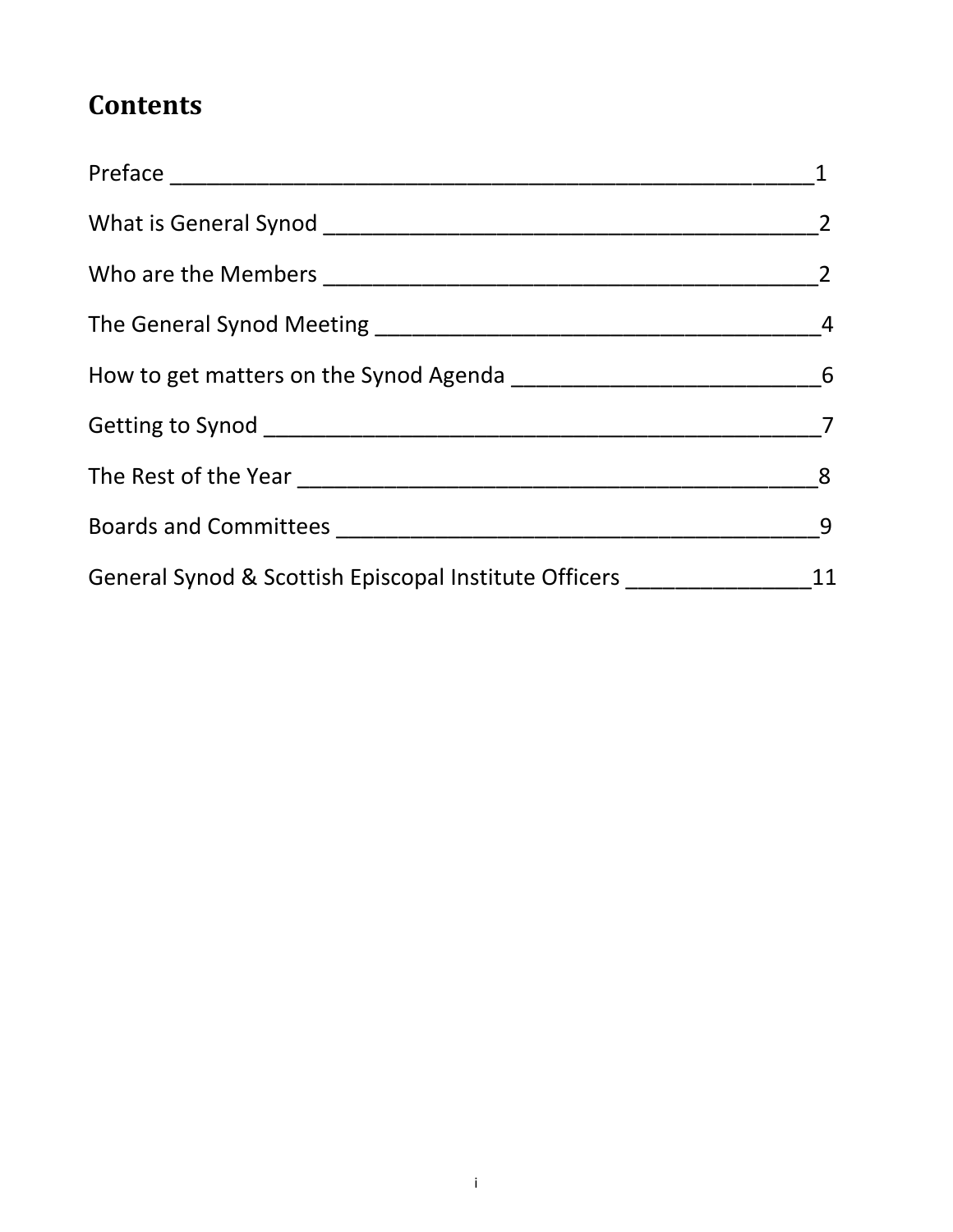### **[Preface](#page-2-0)**

Welcome to this brief introduction guide to the General Synod – the central governing body of the Scottish Episcopal Church. Here, you will find an outline of the General Synod's structure and inner workings.

This booklet is not meant to be an official Synod rulebook. You can find that information in the *Code of Canons*, *the Digest of Resolutions* and the Synod's *Rules of Order*.

The aim of this guide is to lay out some of the thinking behind the organisation and to describe, as simply as possible, how it works.

The General Synod met for the first time on Saturday, 4 December 1982, in St Ninian's Cathedral, Perth. It replaced a longstanding structure which split church government between two bodies – the Provincial Synod and the Representative Church Council.

Under the old structure, the Provincial Synod dealt with doctrine and discipline while the Representative Church Council concentrated on finance, administration and general Church policy.

In the early 1980s, the Church decided that it needed a much simpler and smaller body to oversee all areas of Church governance. The General Synod was born and brought with it a complete overhaul of Church decision-making and structure.

From its first meeting to the present day, its aim has remained the same – to unite the Church in the life and mission entrusted to us by God.

In 2020 and 2021, the General Synod met via video conferencing because of the restrictions that were put in place to contain the coronavirus pandemic. This year, the meeting will be held in hybrid format. The majority of Synod members will be present in person at St Paul's & St George's Episcopal Church in Edinburgh, while others who are unable to attend in person have been given the opportunity to participate remotely via an online facility.

The 2022 meeting of General Synod will take place over three consecutive days from Thursday 9 June to Saturday 11 June.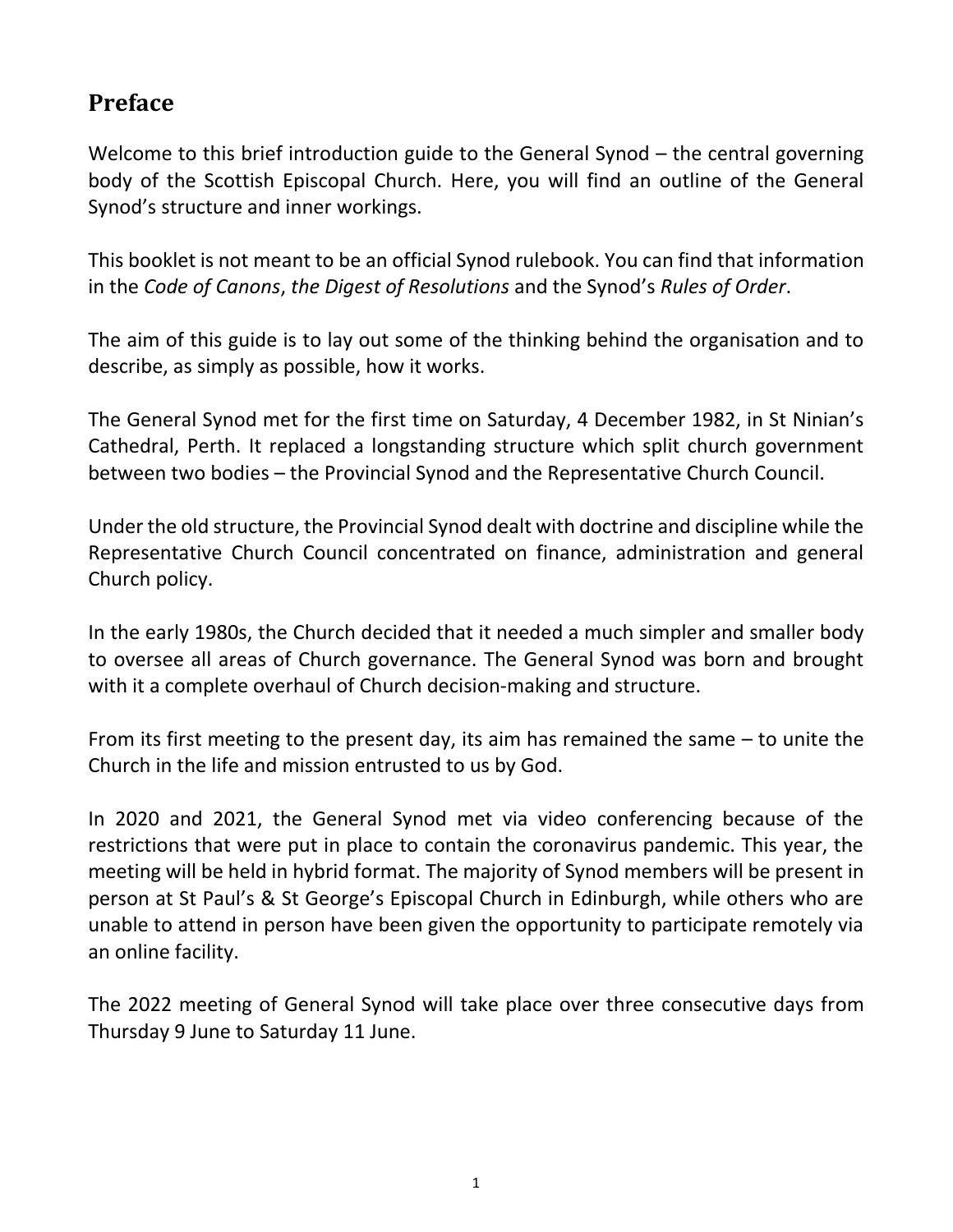## **[What is the General Synod?](#page-2-0)**

The General Synod acts as the Parliament of the Scottish Episcopal Church.

It is the Church's legislative and deliberative body. Members oversee and direct the work of the Church's Boards and Committees.

The General Synod meets once a year to vote on two broad types of motion: firstly, on formal changes to Canon Law or internal church policy; secondly on wider issues of national and international concern.

Under the first category, the General Synod could authorise a new baptism service, change the rite for the burial of the dead or change clergy disciplinary procedure.

Subjects covered by the second, broader type of motion have in the past ranged from the situation in the Middle East to nuclear power stations and the loss of rural post offices. In these cases, the General Synod has the power to speak out and call for action on behalf of the whole Church.

The annual meeting also receives reports from its various boards and committees and elects new conveners and members. The Annual Report, which includes the Synod's accounts, also includes written reports from the Conveners of the Boards and Committees. These reports are normally "taken as read" and are not specifically debated but there is opportunity for questions to be asked of the respective Conveners.

# **[Who are the members?](#page-2-0)**

The General Synod has 124 elected members – 62 of them clergy and 62 lay people. Each diocese elects a set number of members, according to its size. The numbers from each diocese are shown on the illustration on the next page.

In addition, the Church's seven Bishops, the Conveners of the Provincial Standing Committee and Boards and the Church's representatives on the Anglican Consultative Council are automatically Synod members.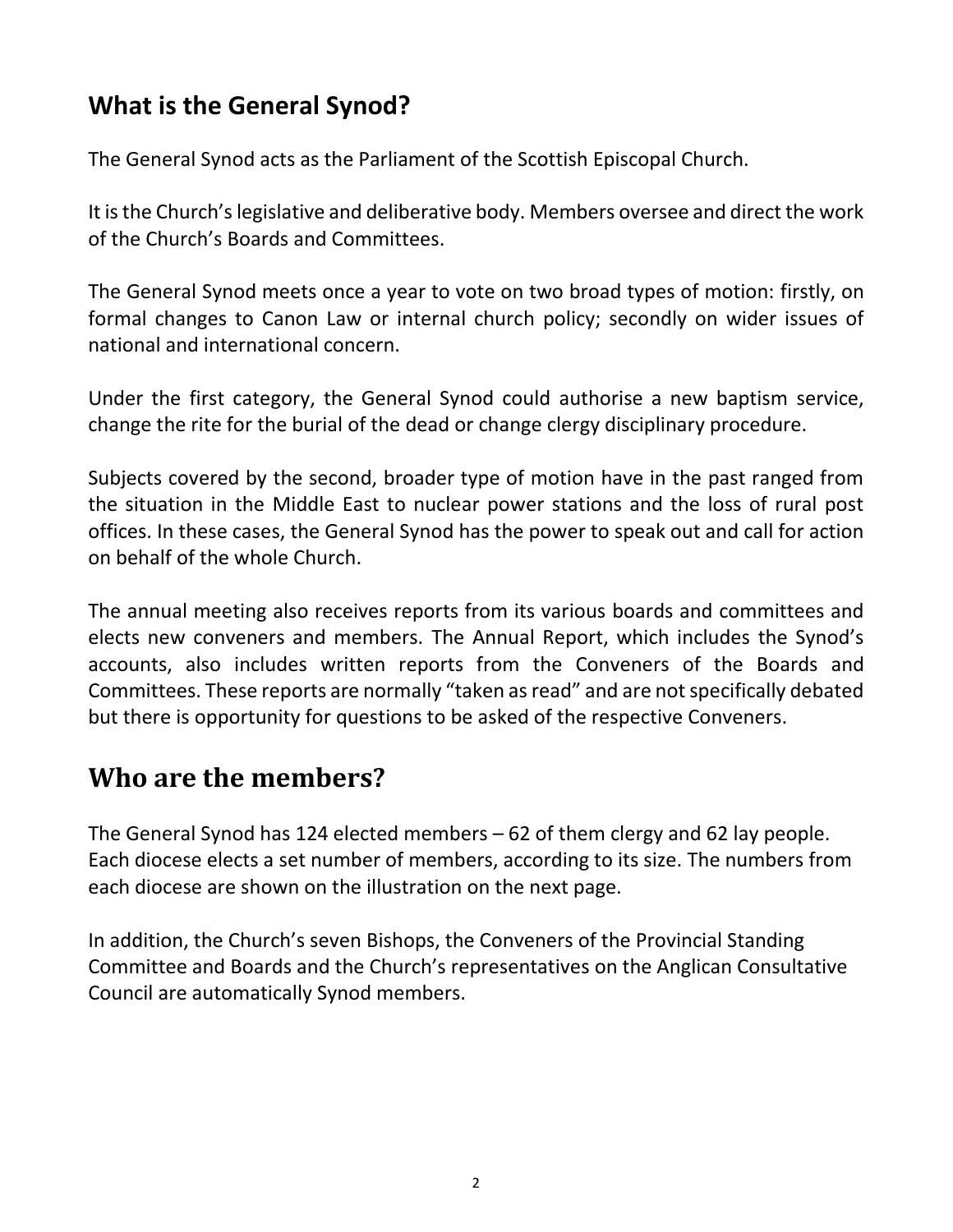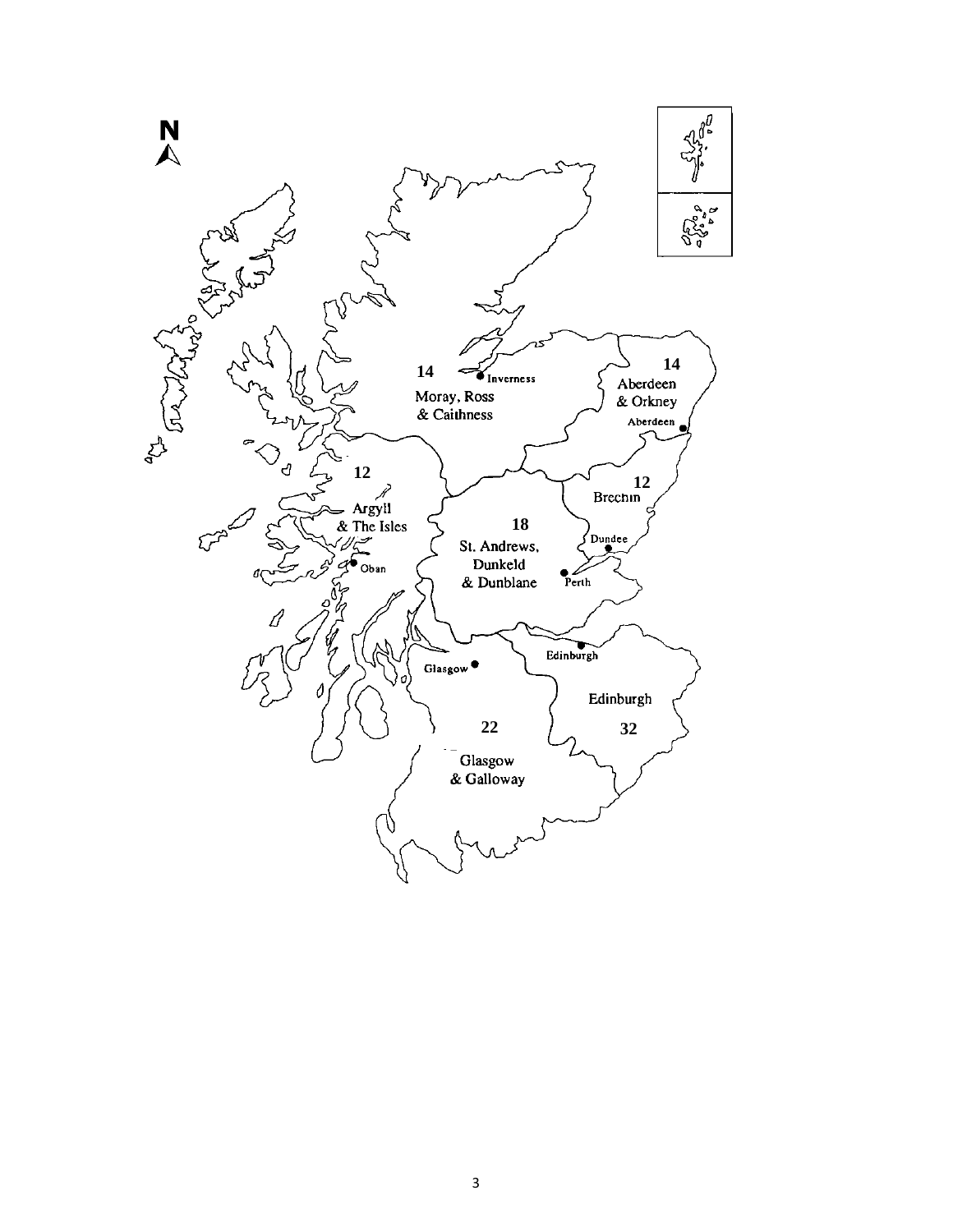## **[The General Synod Meeting](#page-2-0)**

The Primus, or another member appointed by the Standing Committee, chairs the annual meeting. It comprises three houses: Bishops, Clergy and Laity.

The General Synod reaches decisions through a number of procedures. Most matters can be settled on a simple majority of Synod, voting as one house.

There is a separate, set procedure for matters that affect Canon Law.

- First, the motion must be passed by a simple majority of each of the three houses of the Synod;
- Second, it is referred to each diocese for consultation and comment;
- Third, it returns to Synod the following year when it needs to be passed by a twothirds majority, with each house voting separately.

In 2022, revisions to one Canon (Canon 4 – on the election of bishops) will be put forward for first reading. Approval of new liturgies is subject to a similar procedure to the canons for adoption and in 2022 alterations to the 1982 liturgy are brought forward for a second reading, having already undergone the first two stages in the process mentioned above. Other motions will just require a simple majority of Synod voting as one house.

In theory, the Synod can break physically into its separate houses, although this is very unusual. When it does divide, the houses of Clergy and Laity are chaired by elected prolocutors.

#### **Voting**

At previous "in person" Synods, voting has normally been carried out by a show of hands. However in 2022, owing to the hybrid nature of the Synod meeting, there will be a common voting platform, known as the Synod Hub, on which all members whether attending in person or remotely will be able to cast their votes. Synod members will be offered training ahead of the meeting, to guide them through use of this facility.

#### **Procedure**

Clergy, Laity and Bishops all join together throughout the sessions. The Chair sits alongside the Legal Assessor and the Secretary General. The Assessor advises the Chair on points of procedure.

Members who want to speak during a debate if present in person should make their way to a lectern and await an invitation from the Chair to speak. Those participating online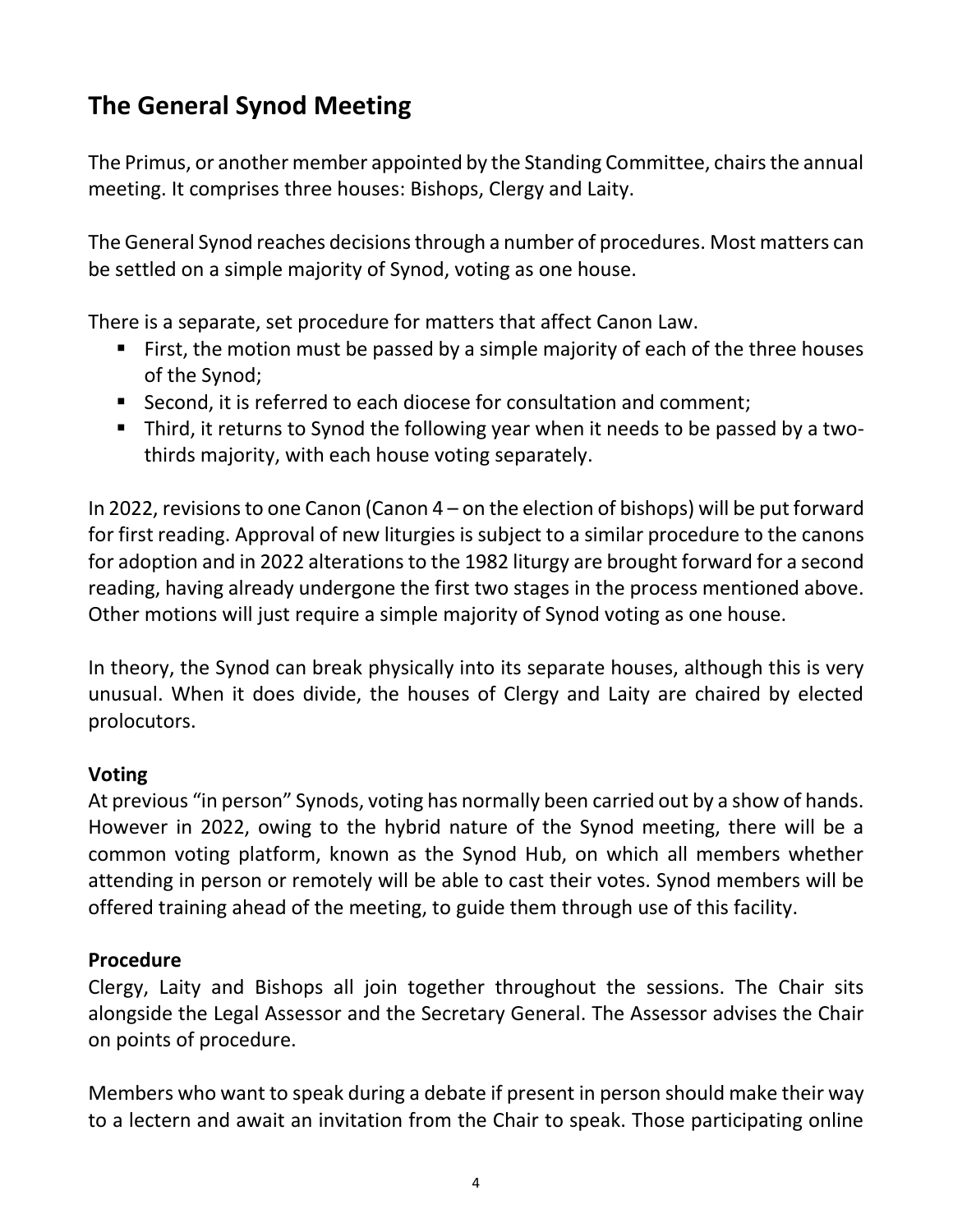should use the online facility which will be available during proceedings, to alert the Chair, then wait to be called by the Chair. All remarks should be addressed to the Chair, with the usual preface: "*Primus (or Chair), Members of Synod*".

Speakers should identify themselves and their diocese. Movers of motions are generally allowed to speak for 10 minutes, while other speakers are limited to five minutes. No one other than the proposer of a motion is allowed to speak twice in the same debate. The proposer may respond to points made during the debate. The one exception to this is when a point of order is raised.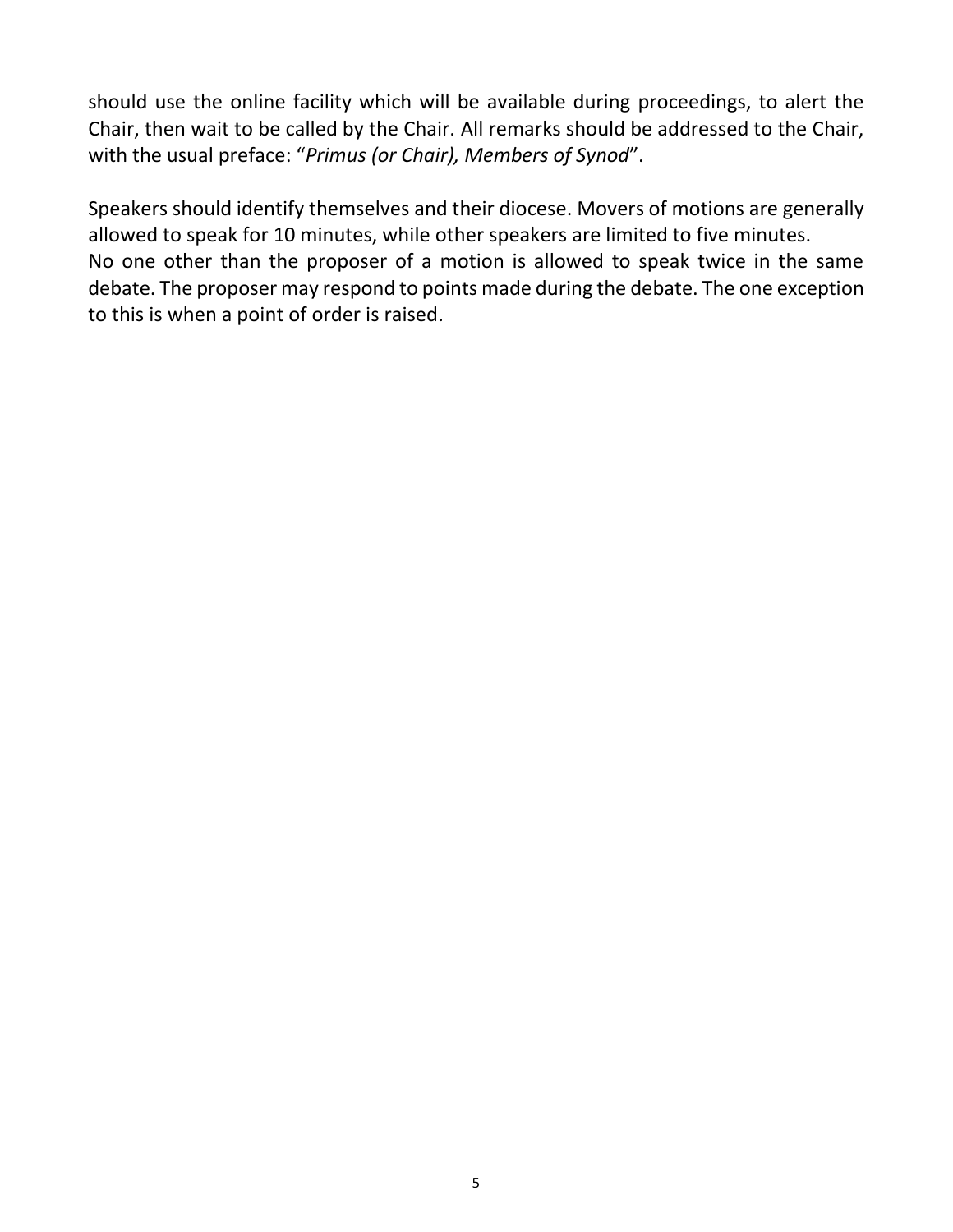## **[How to get matters on the Synod Agenda](#page-2-0)**

The formal agenda for the Synod is prepared by the Standing Committee. Any member of Synod can propose a motion by notifying the Standing Committee by a set date before the Synod meeting. The deadline for these notifications was given in the papers sent out in March to convene the Synod. The Standing Committee then decides whether to include the proposed motion.

Members can also use Rule 10 of the Synod's Rules of Order to propose a motion. Proposers need to give the Secretary General written notice of such a motion, normally before the start of the Synod meeting. The written notice should be signed by the motion's mover and seconder and by 12 other members of Synod who are present at the meeting. Motions are presented in the form "That this Synod…" It is important that the motion sets out clearly what the proposer intends. Assistance in this is normally available. The mover is then allowed two minutes to address Synod on why it should consider the motion. If two thirds of those present vote in favour of hearing the motion, it can proceed to be debated.

Motions involving financial expenditure cannot be heard unless they are printed in the Synod agenda, alongside the observations of the Board or Committee within whose budget the expenditure would fall.

Proposers are encouraged to build support for their motions before bringing them to the General Synod. They can do this by bringing them to their diocesan synod or by discussing them with the Convener of the relevant Board or Committee.

Another way of getting the General Synod to consider a matter is to put a question to a board convener during the proceedings. This is a good way of raising an issue without the formality and precision of a specific motion. Where possible, questions should be written and submitted to the Secretary General in advance of Synod.

If Synod members want to take advantage of the above procedures they are encouraged to give as much advance notice to the General Synod Office as possible, to ensure a smooth-running Synod meeting.

Anyone with further queries about General Synod procedure can always contact one of the General Synod Office staff. All the contact details are inside the back cover of this guide. *The Rules of Order of the General Synod* in the General Synod Papers contains more detailed guidance.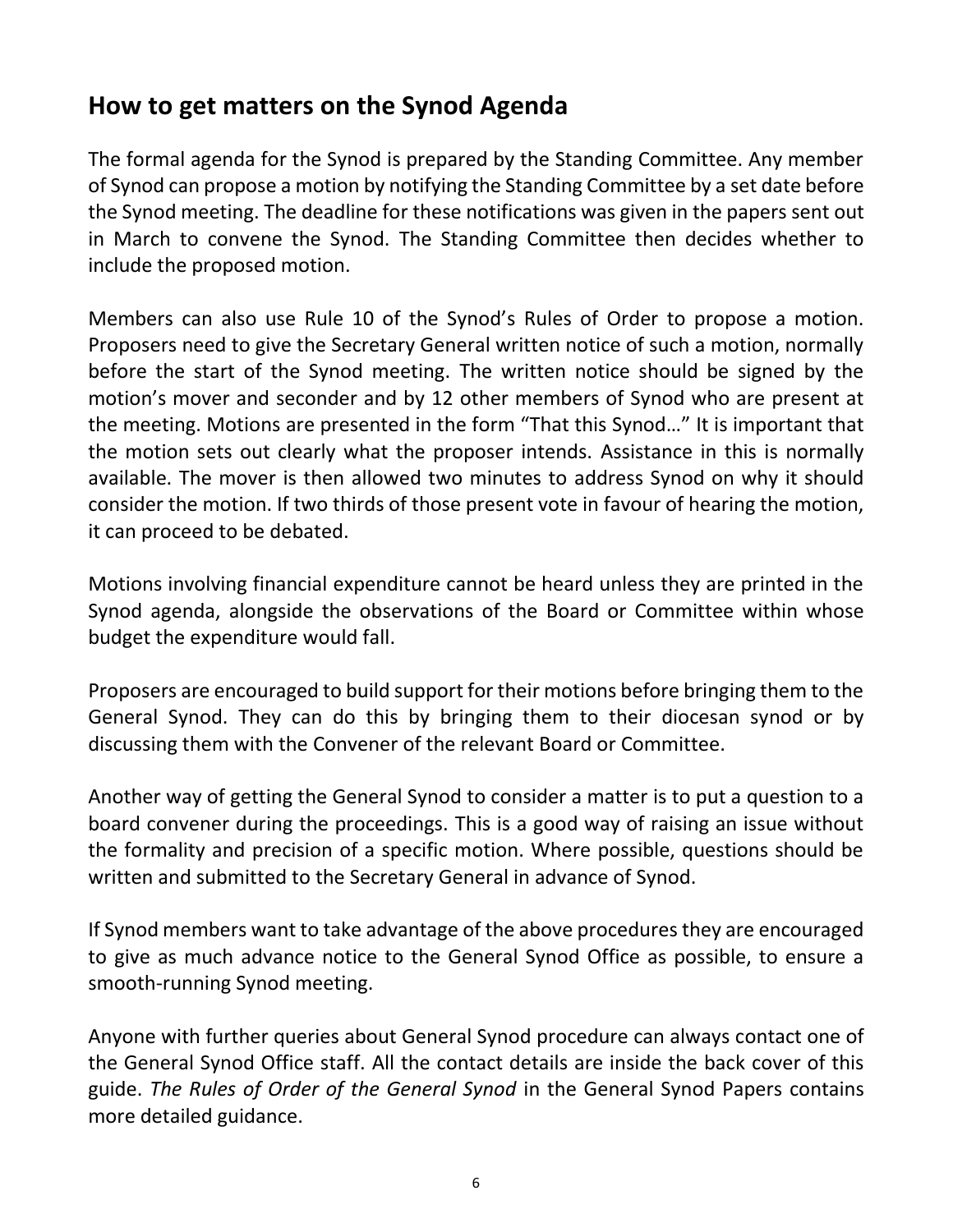## **Getting to Synod**

General Synod 2022 is being held at St Paul's and St George's, Edinburgh. Please be aware that parking in the streets around the church can be difficult while work is taking place at York Place.

However, parking is available at the nearby OMNI Centre and at the St James Quarter.

Lothian Buses may have diversions in place so please check before you travel and allow extra time for your journey.

Trams are no longer stopping at York Place and the nearest stop to General Synod will be St Andrew Square.

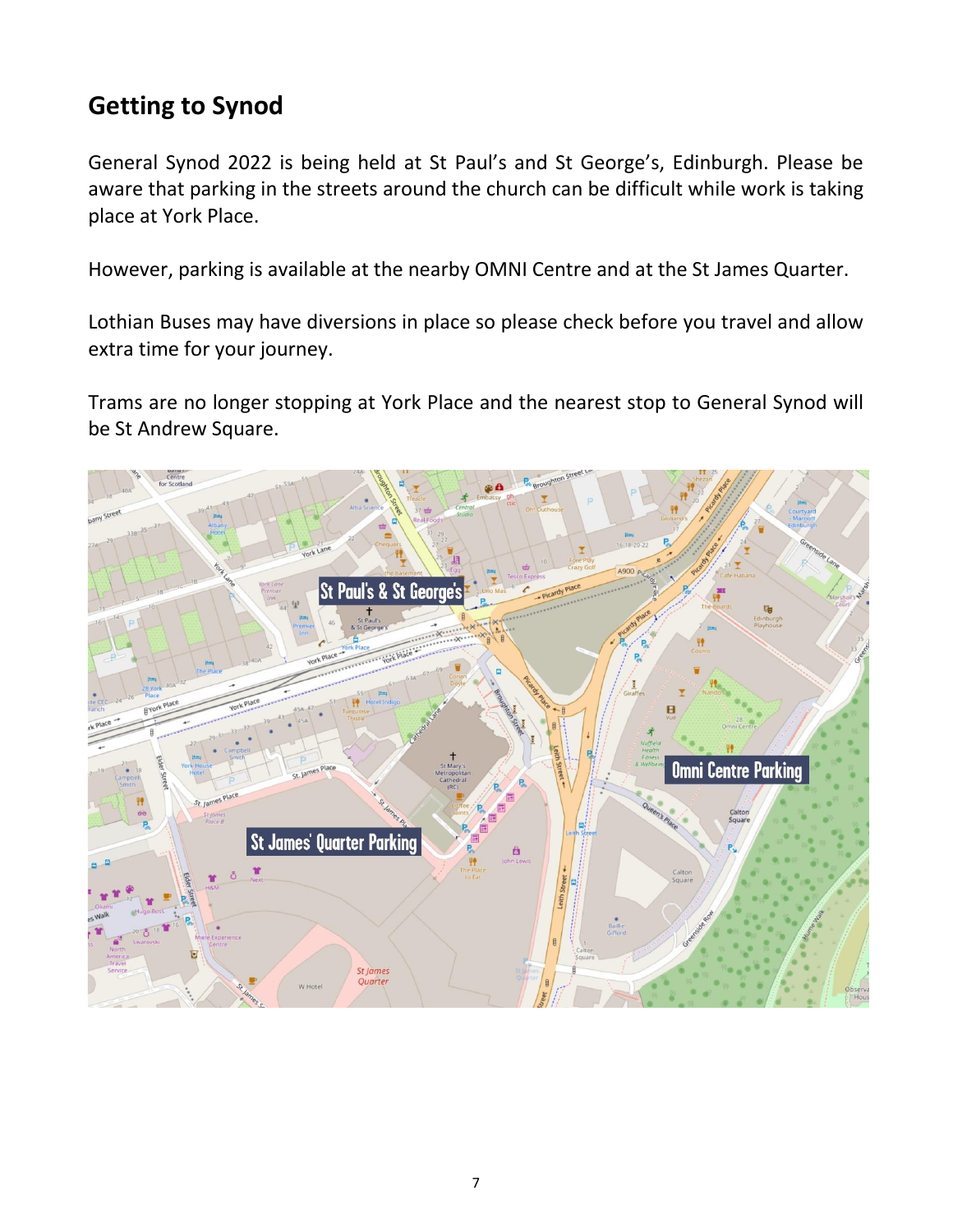## **[The Rest of the Year](#page-2-0)**

During the rest of the year, the General Synod's work is carried out by its Boards, Committees, and by its officers who work in the General Synod Office.

The Standing Committee represents the General Synod in the day-to-day running of the Church. It draws up the agenda and sets the timetable for General Synod meetings. It is also responsible for the oversight of the General Synod Office.

Its members include a Lay Convener, elected by Synod, the Conveners of the Boards of the Church, the Primus, another Bishop, one further lay member elected by Synod's House of Laity and two clerical members elected by Synod's House of Clergy.

There are currently four Boards: Administration, Faith & Order, Mission, and the Scottish Episcopal Institute Council.

The Boards' key role is to interpret and carry out the broad policy guidelines laid out by the General Synod. Each oversees a specific area of the Church's work.

Board Conveners are elected by the General Synod while members are appointed by dioceses to represent them.

The Boards are served by committees that form working groups, focused on specific areas. Members are chosen for their expertise in these specific areas – from investment to overseas mission and youth work. They also keep in touch with any parallel committees operating in the Dioceses.

Every Board and committee receives administrative and other support from the officers and staff of the General Synod Office and the Scottish Episcopal Institute.

The Church's seven Bishops also meet regularly as the College of Bishops. This body is not a formal part of the General Synod structure.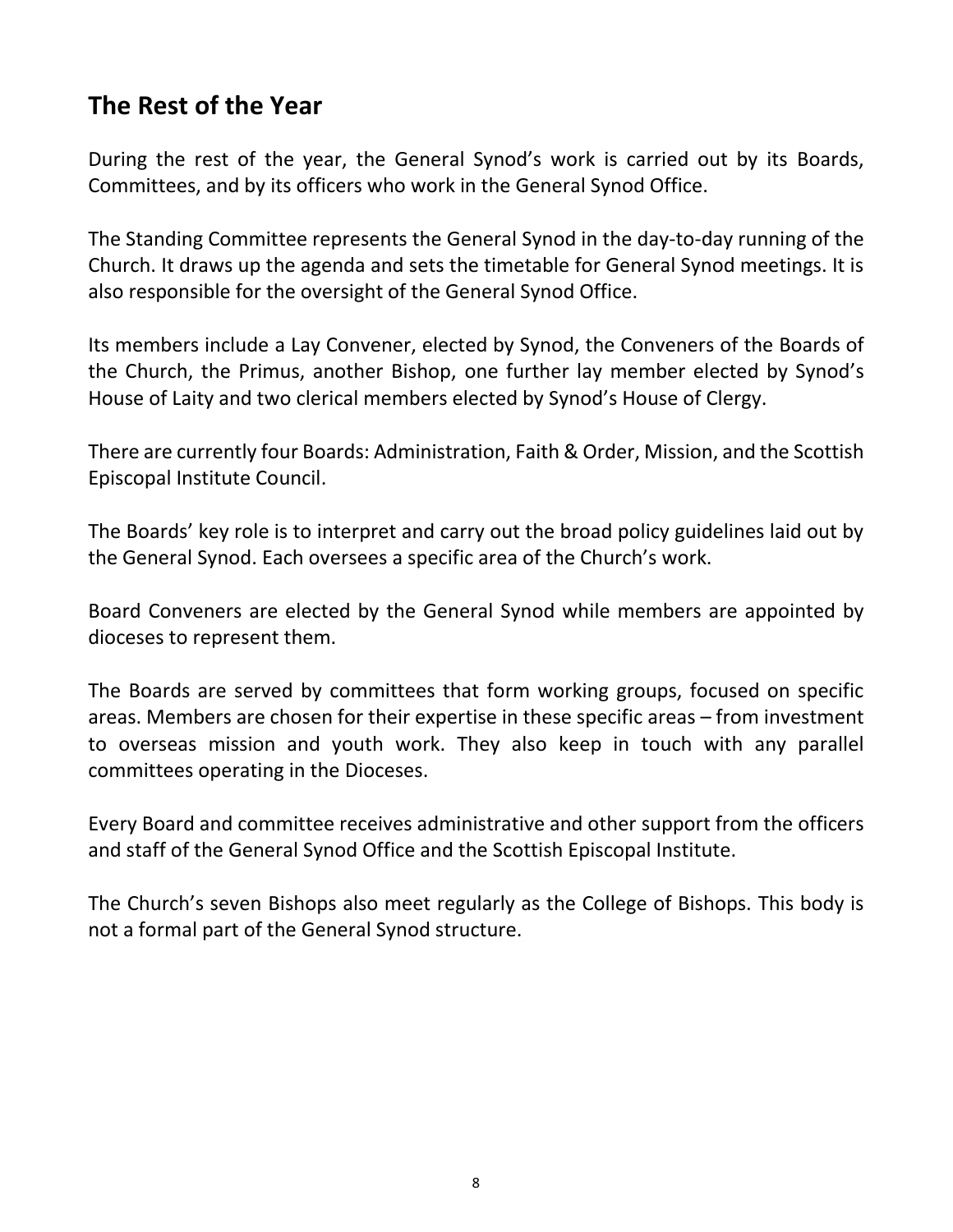## **[Boards and Committees](#page-2-0)**

#### **The Administration Board**

The Administration Board is responsible for general administrative matters affecting the Church.

Its **Investment Committee** oversees the SEC Unit Trust Pool.

The Board's **Retirement Housing Committee** oversees clergy retirement housing and related issues. Pension matters are the responsibility of the **Pension Fund Trustees**.

The **Buildings Committee** promotes good practice in relation to the care and maintenance of Church buildings. It also handles appeals under Canon 35.

The **Personnel Committee** addresses general, rather than specific, personnel issues relating to clergy.

#### **The Faith & Order Board**

The Faith & Order Board considers questions of Church government and organisation, as well as relations with the Anglican Communion and other Churches.

Its **Committee on Canons** monitors the Code of Canons and drafts any alterations as required.

The **Doctrine Committee** looks at the interpretation and expression of Church doctrine.

The **Inter-Church Relations Committee** promotes the ecumenical business of the Church at provincial level.

The **Interfaith Relations Committee** oversees relations with other faith communities and with people of other faiths at provincial level.

The **Liturgy Committee** encourages good liturgical practice throughout the Church and drafts such alterations to liturgies as required.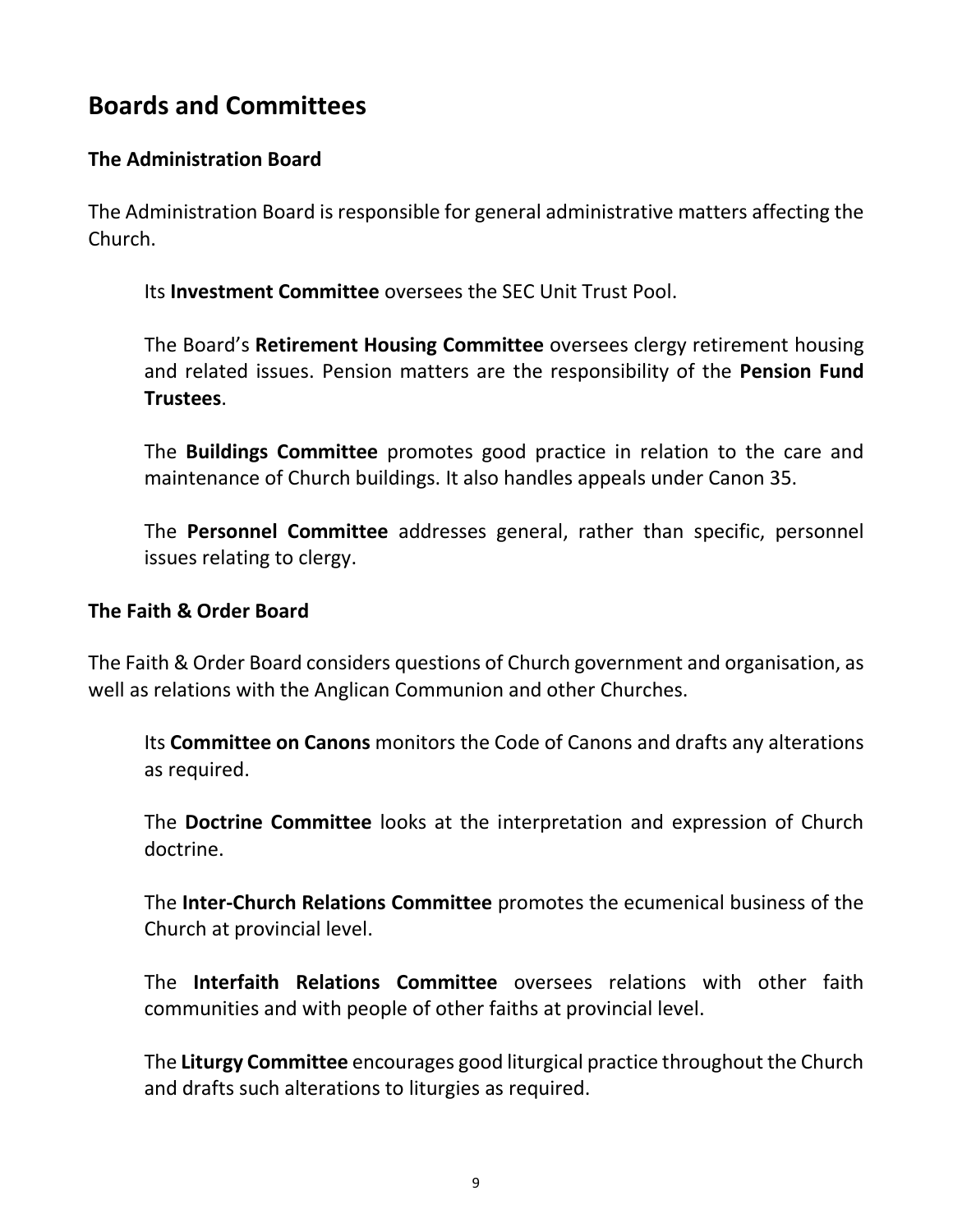#### **The Mission Board**

The Mission Board has responsibility for the strategic oversight of the Church's mission in Scotland and abroad.

Its **Church in Society Committee** helps the Church in its engagement with the wider world. A sub-committee handles relations with other faiths.

The **Global Partnerships Committee** supports work overseas and promotes awareness of that work within Scotland.

The **Youth Committee** promotes work with young people in the Province including the running of the annual Glenalmond Camp.

#### **The Institute Council**

The fourth Board, known as the Institute Council, is the governing body of the Scottish Episcopal Institute and has strategic oversight of the delivery of formation and training for authorised ministry in the Church. It appoints a Management Committee with academic responsibility for programmes and curricula.